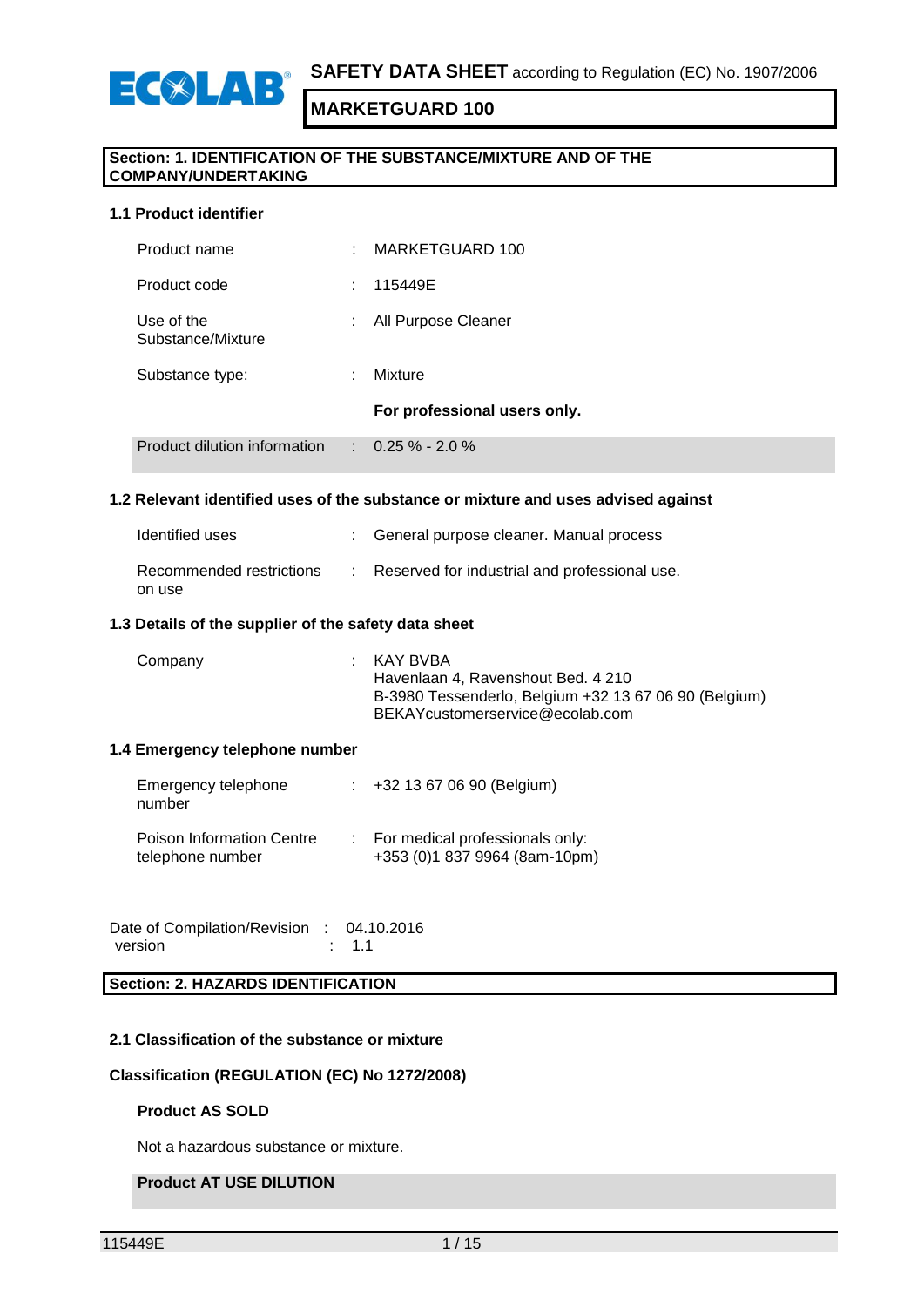Not a hazardous substance or mixture.

#### **2.2 Label elements**

#### **Labelling (REGULATION (EC) No 1272/2008)**

#### **Product AS SOLD**

Not a hazardous substance or mixture.

#### **Product AT USE DILUTION**

Not a hazardous substance or mixture.

### **Additional Labelling:**

**Product AS SOLD** Special labelling of certain : Safety data sheet available on request. mixtures

### **2.3 Other hazards**

#### **Product AS SOLD** None known.

#### **Section: 3. COMPOSITION/INFORMATION ON INGREDIENTS**

#### **3.2 Mixtures**

#### **Product AS SOLD Hazardous components**

| <b>Chemical Name</b>                          | CAS-No.<br>$EC-NO$<br>REACH No.             | ClassificationREGULATION (EC) No<br>1272/2008                                                                           | Concentration:<br>[%] |
|-----------------------------------------------|---------------------------------------------|-------------------------------------------------------------------------------------------------------------------------|-----------------------|
| Sodiumcumenesulphonat<br>е                    | 28348-53-0<br>248-983-7                     | Eye irritation Category 2; H319                                                                                         | $>= 2.5 - < 3$        |
| alkylethersulphates                           | 68891-38-3<br>500-234-8<br>01-2119488639-16 | Skin irritation Category 2; H315<br>Serious eye damage Category 1; H318<br>Chronic aquatic toxicity Category 3;<br>H412 | $>= 1 - 2.5$          |
| Substances with a workplace exposure limit :  |                                             |                                                                                                                         |                       |
| $1-(2-methoxy-2-$<br>methylethoxy)-2-propanol | 34590-94-8<br>252-104-2<br>01-2119450011-60 | Not Classified:                                                                                                         | $>= 2.5 - 5.5$        |

#### **Product AT USE DILUTION**

Remarks : No hazardous ingredients

For the full text of the H-Statements mentioned in this Section, see Section 16.

#### **Section: 4. FIRST AID MEASURES**

#### **4.1 Description of first aid measures**

#### **Product AS SOLD**

| In case of eye contact  | : Rinse with plenty of water. |
|-------------------------|-------------------------------|
| In case of skin contact | : Rinse with plenty of water. |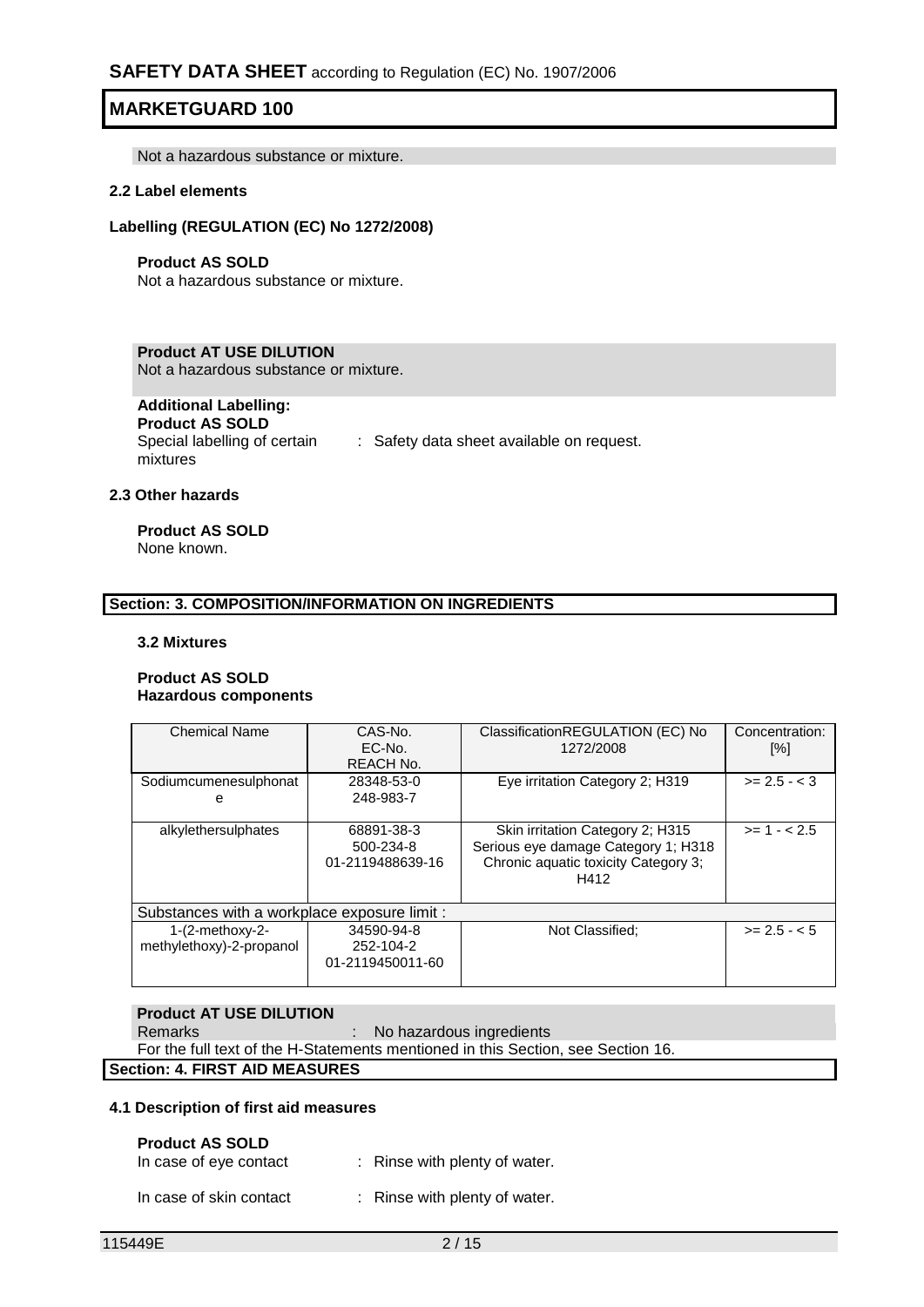| If swallowed                   | : Rinse mouth. Get medical attention if symptoms occur. |
|--------------------------------|---------------------------------------------------------|
| If inhaled                     | : Get medical attention if symptoms occur.              |
|                                |                                                         |
| <b>Product AT USE DILUTION</b> |                                                         |
| In case of eye contact         | $\therefore$ Rinse with plenty of water.                |
| In case of skin contact        | $\therefore$ Rinse with plenty of water.                |
| If swallowed                   | : Rinse mouth. Get medical attention if symptoms occur. |
| If inhaled                     | : Get medical attention if symptoms occur.              |

#### **4.2 Most important symptoms and effects, both acute and delayed**

See Section 11 for more detailed information on health effects and symptoms.

#### **4.3 Indication of immediate medical attention and special treatment needed**

| Treatment |  |
|-----------|--|
|-----------|--|

It is a state of the Specific measures identified.

#### **Section: 5. FIREFIGHTING MEASURES**

#### **Product AS SOLD**

#### **5.1 Extinguishing media**

| Suitable extinguishing media                              | : Use extinguishing measures that are appropriate to local<br>circumstances and the surrounding environment. |  |
|-----------------------------------------------------------|--------------------------------------------------------------------------------------------------------------|--|
| Unsuitable extinguishing<br>media                         | : None known.                                                                                                |  |
| 5.2 Special hazards arising from the substance or mixture |                                                                                                              |  |

| Specific hazards during<br>firefighting | : Not flammable or combustible.                                                                                                                   |
|-----------------------------------------|---------------------------------------------------------------------------------------------------------------------------------------------------|
| Hazardous combustion<br>products        | : Decomposition products may include the following materials:<br>Carbon oxides<br>nitrogen oxides (NOx)<br>Sulphur oxides<br>Oxides of phosphorus |

#### **5.3 Advice for firefighters**

| Special protective equipment<br>for firefighters | : Use personal protective equipment.                                                                                   |
|--------------------------------------------------|------------------------------------------------------------------------------------------------------------------------|
| Further information                              | : Fire residues and contaminated fire extinguishing water must be<br>disposed of in accordance with local regulations. |

#### **Section: 6. ACCIDENTAL RELEASE MEASURES**

#### **6.1 Personal precautions, protective equipment and emergency procedures**

#### **Product AS SOLD**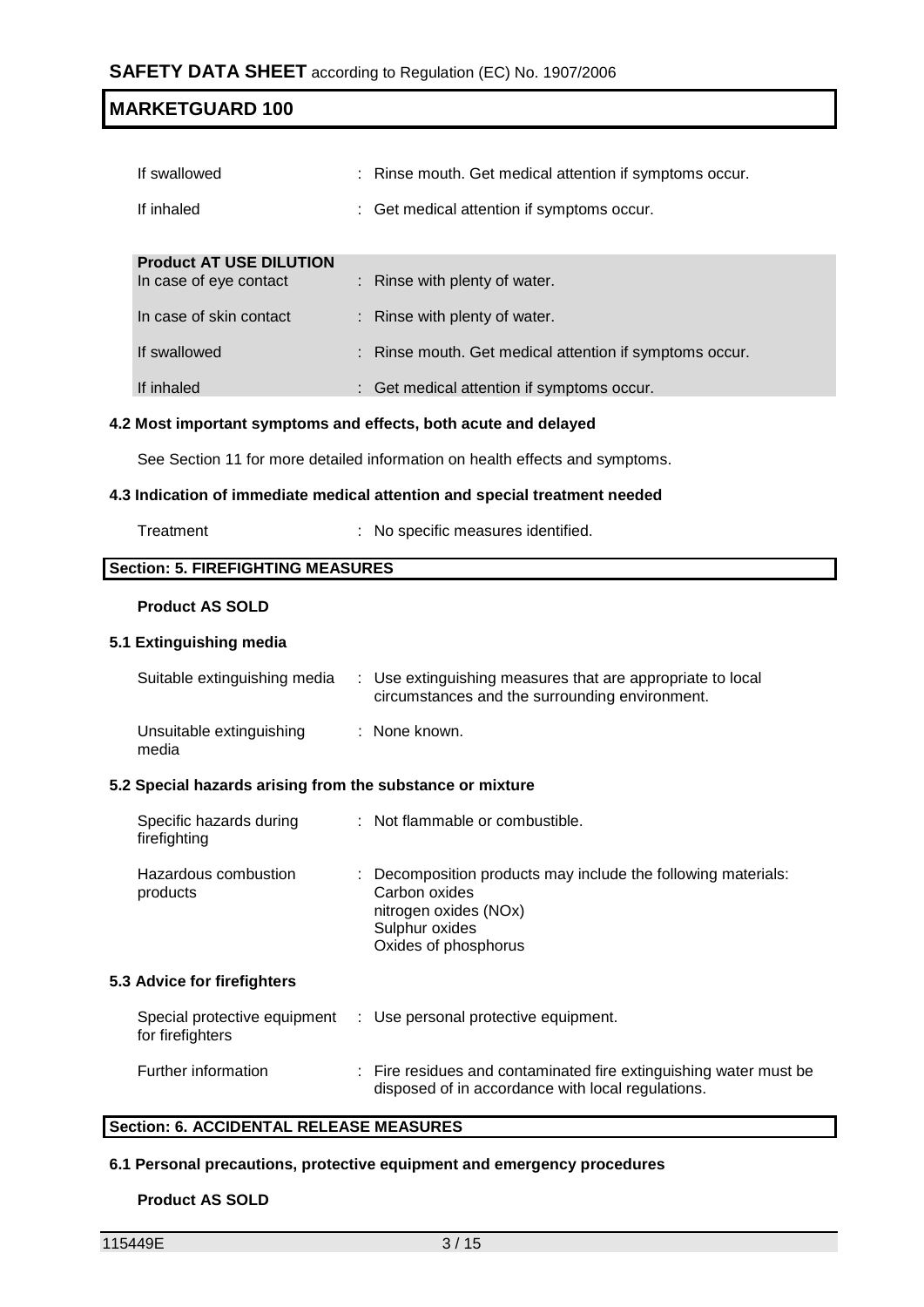| <b>MARKETGUARD 100</b>                                                                                        |                                                                                                                                                                                                                      |
|---------------------------------------------------------------------------------------------------------------|----------------------------------------------------------------------------------------------------------------------------------------------------------------------------------------------------------------------|
| Advice for non-emergency<br>personnel                                                                         | : Refer to protective measures listed in sections 7 and 8.                                                                                                                                                           |
| Advice for emergency<br>responders                                                                            | If specialised clothing is required to deal with the spillage, take<br>note of any information in Section 8 on suitable and unsuitable<br>materials.                                                                 |
| <b>Product AT USE DILUTION</b><br>Advice for non-emergency<br>personnel<br>Advice for emergency<br>responders | : Refer to protective measures listed in sections 7 and 8.<br>: If specialised clothing is required to deal with the spillage, take<br>note of any information in Section 8 on suitable and unsuitable<br>materials. |
| 6.2 Environmental precautions                                                                                 |                                                                                                                                                                                                                      |

### **Product AS SOLD**

| Environmental precautions      | : No special environmental precautions required. |
|--------------------------------|--------------------------------------------------|
| <b>Product AT USE DILUTION</b> |                                                  |
| Environmental precautions      | : No special environmental precautions required. |

#### **6.3 Methods and materials for containment and cleaning up**

| <b>Product AS SOLD</b><br>Methods for cleaning up         | Stop leak if safe to do so. Contain spillage, and then collect with<br>non-combustible absorbent material, (e.g. sand, earth,<br>diatomaceous earth, vermiculite) and place in container for<br>disposal according to local / national regulations (see section 13).<br>Flush away traces with water. For large spills, dike spilled material<br>or otherwise contain material to ensure runoff does not reach a<br>waterway.   |
|-----------------------------------------------------------|---------------------------------------------------------------------------------------------------------------------------------------------------------------------------------------------------------------------------------------------------------------------------------------------------------------------------------------------------------------------------------------------------------------------------------|
| <b>Product AT USE DILUTION</b><br>Methods for cleaning up | : Stop leak if safe to do so. Contain spillage, and then collect with<br>non-combustible absorbent material, (e.g. sand, earth,<br>diatomaceous earth, vermiculite) and place in container for<br>disposal according to local / national regulations (see section 13).<br>Flush away traces with water. For large spills, dike spilled material<br>or otherwise contain material to ensure runoff does not reach a<br>waterway. |

#### **6.4 Reference to other sections**

See Section 1 for emergency contact information. For personal protection see section 8. See Section 13 for additional waste treatment information.

#### **Section: 7. HANDLING AND STORAGE**

#### **7.1 Precautions for safe handling**

### **Product AS SOLD**

| Advice on safe handling | Wash hands after handling. For personal protection see section 8.         |
|-------------------------|---------------------------------------------------------------------------|
| Hygiene measures        | : Wash hands before breaks and immediately after handling the<br>product. |

#### **Product AT USE DILUTION**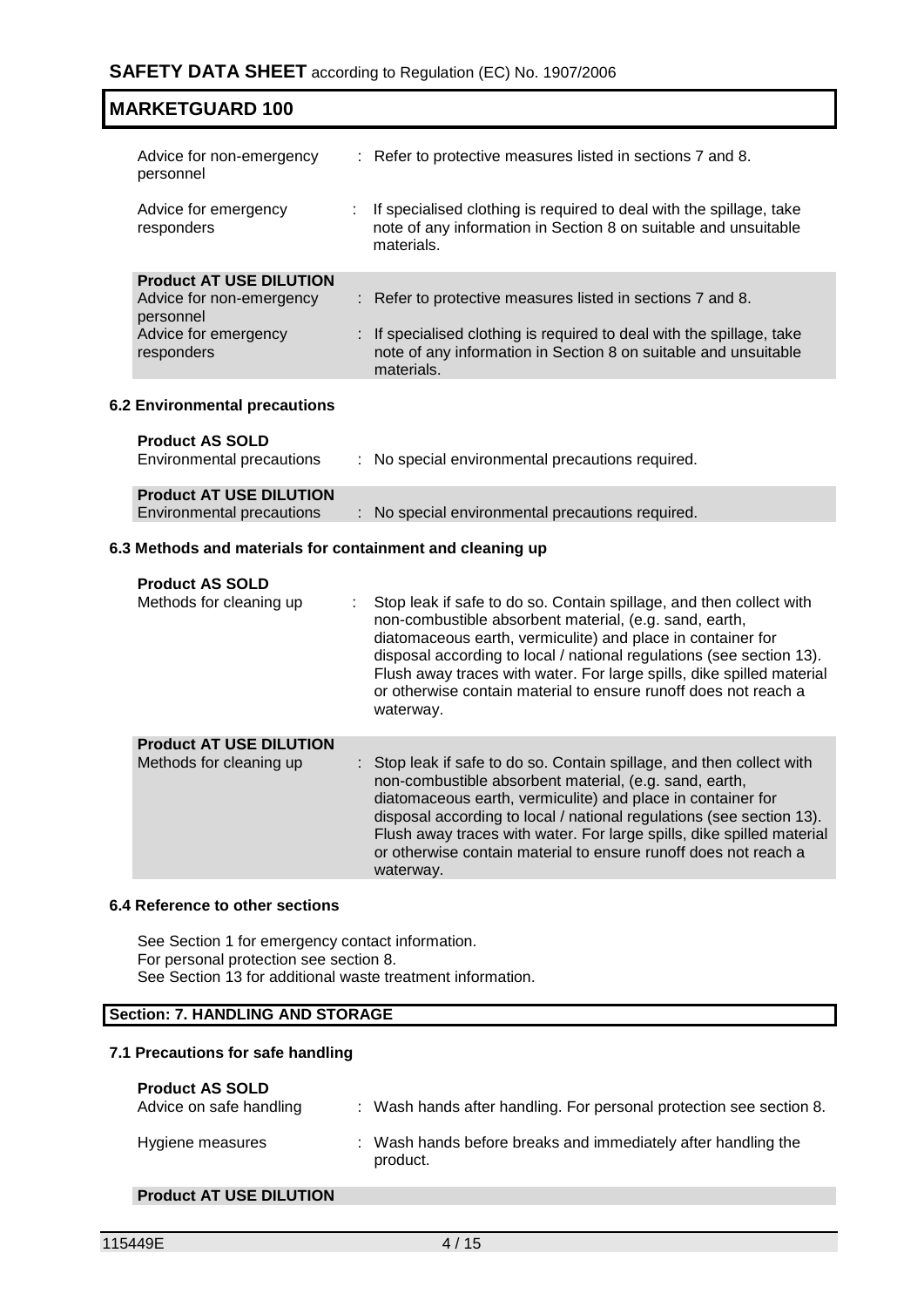| Advice on safe handling | : Wash hands after handling. For personal protection see section 8.       |
|-------------------------|---------------------------------------------------------------------------|
| Hygiene measures        | : Wash hands before breaks and immediately after handling the<br>product. |

#### **7.2 Conditions for safe storage, including any incompatibilities**

| <b>Product AS SOLD</b><br>Requirements for storage<br>areas and containers | : Keep out of reach of children. Keep container tightly closed. Store<br>in suitable labeled containers. |
|----------------------------------------------------------------------------|----------------------------------------------------------------------------------------------------------|
| Storage temperature                                                        | : -5 °C to 40 °C                                                                                         |

### **Product AT USE DILUTION**

| Requirements for storage | Keep out of reach of children. Keep container tightly closed. Store |
|--------------------------|---------------------------------------------------------------------|
| areas and containers     | in suitable labeled containers.                                     |
|                          |                                                                     |

#### **7.3 Specific end uses**

#### **Product AS SOLD**

#### **Section: 8. EXPOSURE CONTROLS/PERSONAL PROTECTION**

#### **8.1 Control parameters**

#### **Product AS SOLD**

#### **Occupational Exposure Limits**

| Components                            | CAS-No.     |  | Value type (Form<br>of exposure)                                                | Control parameters  | <b>Basis</b> |  |
|---------------------------------------|-------------|--|---------------------------------------------------------------------------------|---------------------|--------------|--|
| $1-(2-methoxy-2-$<br>methylethoxy)-2- | 34590-94-8  |  | OELV - 8 hrs<br>(TWA)                                                           | 50 ppm<br>308 mg/m3 | IR OEL       |  |
| propanol                              |             |  |                                                                                 |                     |              |  |
| Further information                   | Sk          |  | Substances which have the capacity to penetrate intact skin when they come      |                     |              |  |
|                                       |             |  | in contact with it, and be absorbed into the body                               |                     |              |  |
|                                       |             |  | Where no specific short-term exposure limit is listed, a figure three times the |                     |              |  |
|                                       |             |  | long-term exposure limit value should be used                                   |                     |              |  |
|                                       | <b>IOEL</b> |  | Indicative Occupational Exposure Limit Value                                    |                     |              |  |
|                                       |             |  |                                                                                 |                     |              |  |
| sodium hydroxide                      | 1310-73-2   |  | OELV - 15 min<br>(STEL)                                                         | $2 \text{ mg/m}$    | IR OEL       |  |

#### DNEL

| Alkylethersulphates | End Use: Workers<br>Exposure routes: Dermal<br>Potential health effects: Long-term systemic effects                         |
|---------------------|-----------------------------------------------------------------------------------------------------------------------------|
|                     | End Use: Workers<br>Exposure routes: Inhalation<br>Potential health effects: Long-term systemic effects<br>Value: 175 mg/m3 |

#### PNEC

| Alkylethersulphates | Fresh water<br>Value: 0.24 mg/l   |
|---------------------|-----------------------------------|
|                     | Marine water<br>Value: 0.024 mg/l |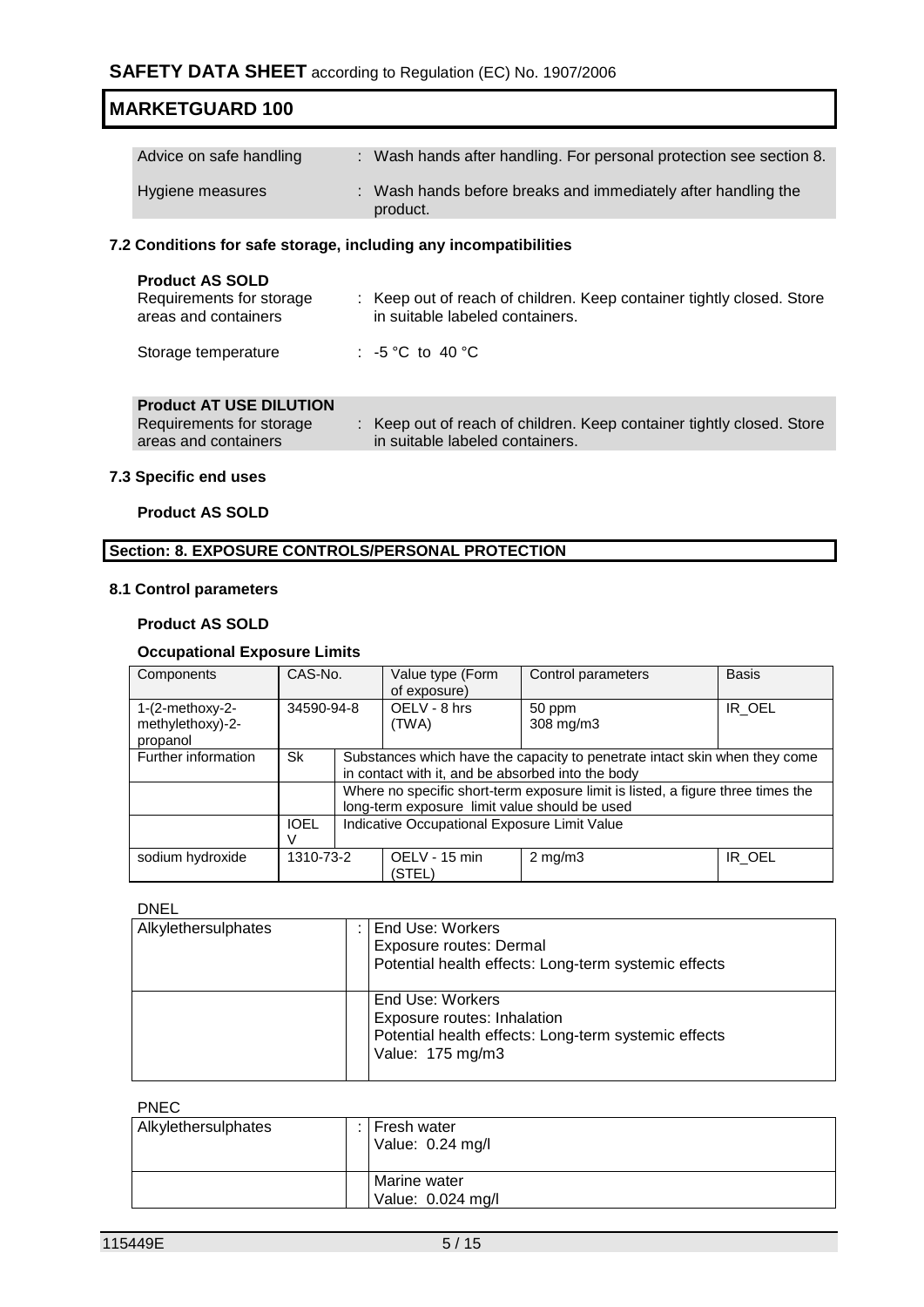| Intermittent use/release<br>Value: 0.071 mg/l |
|-----------------------------------------------|
| Sewage treatment plant<br>Value: 10000 mg/l   |
| Fresh water sediment<br>Value: 5.45 mg/kg     |
| Marine sediment<br>Value: 0.545 mg/kg         |
| Soil<br>Value: 0.946 mg/kg                    |

#### **8.2 Exposure controls**

#### **Product AS SOLD Appropriate engineering controls**

| Engineering measures                                               | Good general ventilation should be sufficient to control worker<br>exposure to airborne contaminants.                                                                                                                                                                                                                                                                                                                            |
|--------------------------------------------------------------------|----------------------------------------------------------------------------------------------------------------------------------------------------------------------------------------------------------------------------------------------------------------------------------------------------------------------------------------------------------------------------------------------------------------------------------|
| <b>Individual protection measures</b>                              |                                                                                                                                                                                                                                                                                                                                                                                                                                  |
| Hygiene measures                                                   | : Wash hands before breaks and immediately after handling the<br>product.                                                                                                                                                                                                                                                                                                                                                        |
| Eye/face protection (EN 166)                                       | : No special protective equipment required.                                                                                                                                                                                                                                                                                                                                                                                      |
| Hand protection (EN 374)                                           | : No special protective equipment required.                                                                                                                                                                                                                                                                                                                                                                                      |
| Skin and body protection<br>(EN 14605)                             | : No special protective equipment required.                                                                                                                                                                                                                                                                                                                                                                                      |
| Respiratory protection (EN<br>143, 14387)                          | None required if airborne concentrations are maintained below the<br>exposure limit listed in Exposure Limit Information. Use certified<br>respiratory protection equipment meeting EU<br>requirements(89/656/EEC, 89/686/EEC), or equivalent, when<br>respiratory risks cannot be avoided or sufficiently limited by<br>technical means of collective protection or by measures, methods<br>or procedures of work organization. |
| <b>Product AT USE DILUTION</b><br>Appropriate engineering controls |                                                                                                                                                                                                                                                                                                                                                                                                                                  |
| <b>Engineering measures</b>                                        | : Good general ventilation should be sufficient to control worker<br>exposure to airborne contaminants.                                                                                                                                                                                                                                                                                                                          |
| <b>Individual protection measures</b>                              |                                                                                                                                                                                                                                                                                                                                                                                                                                  |
| Hygiene measures                                                   | : Wash hands before breaks and immediately after handling the<br>product.                                                                                                                                                                                                                                                                                                                                                        |
| Eye/face protection (EN<br>166)                                    | : No special protective equipment required.                                                                                                                                                                                                                                                                                                                                                                                      |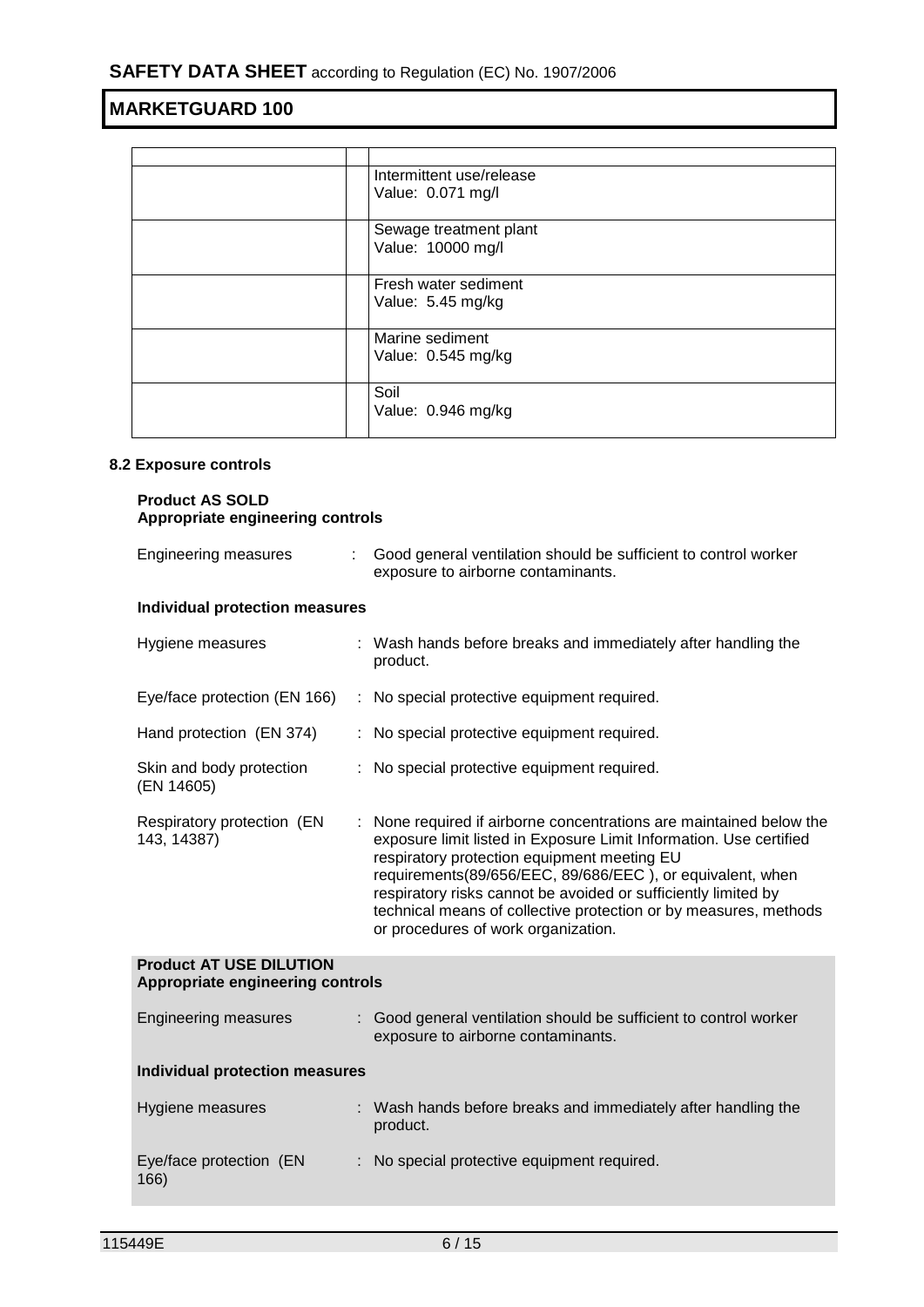| Hand protection (EN 374)                  | : No special protective equipment required.                                                                                                                                                                                                                                                                                                                                                                                        |
|-------------------------------------------|------------------------------------------------------------------------------------------------------------------------------------------------------------------------------------------------------------------------------------------------------------------------------------------------------------------------------------------------------------------------------------------------------------------------------------|
| Skin and body protection<br>(EN 14605)    | : No special protective equipment required.                                                                                                                                                                                                                                                                                                                                                                                        |
| Respiratory protection (EN<br>143, 14387) | : None required if airborne concentrations are maintained below the<br>exposure limit listed in Exposure Limit Information. Use certified<br>respiratory protection equipment meeting EU<br>requirements(89/656/EEC, 89/686/EEC), or equivalent, when<br>respiratory risks cannot be avoided or sufficiently limited by<br>technical means of collective protection or by measures, methods<br>or procedures of work organization. |
|                                           |                                                                                                                                                                                                                                                                                                                                                                                                                                    |

#### **Environmental exposure controls**

| General advice | : Consider the provision of containment around storage vessels. |
|----------------|-----------------------------------------------------------------|
|                |                                                                 |

### **Section: 9. PHYSICAL AND CHEMICAL PROPERTIES**

### **9.1 Information on basic physical and chemical properties**

| <b>Product AS SOLD</b>                               | <b>Product AT USE DILUTION</b> |
|------------------------------------------------------|--------------------------------|
| liquid                                               | liquid                         |
| fluorescent, yellow                                  | light yellow                   |
| Perfumes, fragrances                                 | Perfumes, fragrances           |
| 10.8 - 11.2, 100 %                                   | $8.8 - 9.6$                    |
| Not applicable., Does not sustain combustion.        |                                |
| Not applicable and/or not determined for the mixture |                                |
| Not applicable and/or not determined for the mixture |                                |
| >100 °C                                              |                                |
| Not applicable and/or not determined for the mixture |                                |
| Not applicable and/or not determined for the mixture |                                |
| Not applicable and/or not determined for the mixture |                                |
| Not applicable and/or not determined for the mixture |                                |
| Not applicable and/or not determined for the mixture |                                |
| Not applicable and/or not determined for the mixture |                                |
| $1.02 - 1.06$                                        |                                |
| soluble                                              |                                |
| Not applicable and/or not determined for the mixture |                                |
| Not applicable and/or not determined for the mixture |                                |
| Not applicable and/or not determined for the mixture |                                |
| Not applicable and/or not determined for the mixture |                                |
| Not applicable and/or not determined for the mixture |                                |
| Not applicable and/or not determined for the mixture |                                |
|                                                      |                                |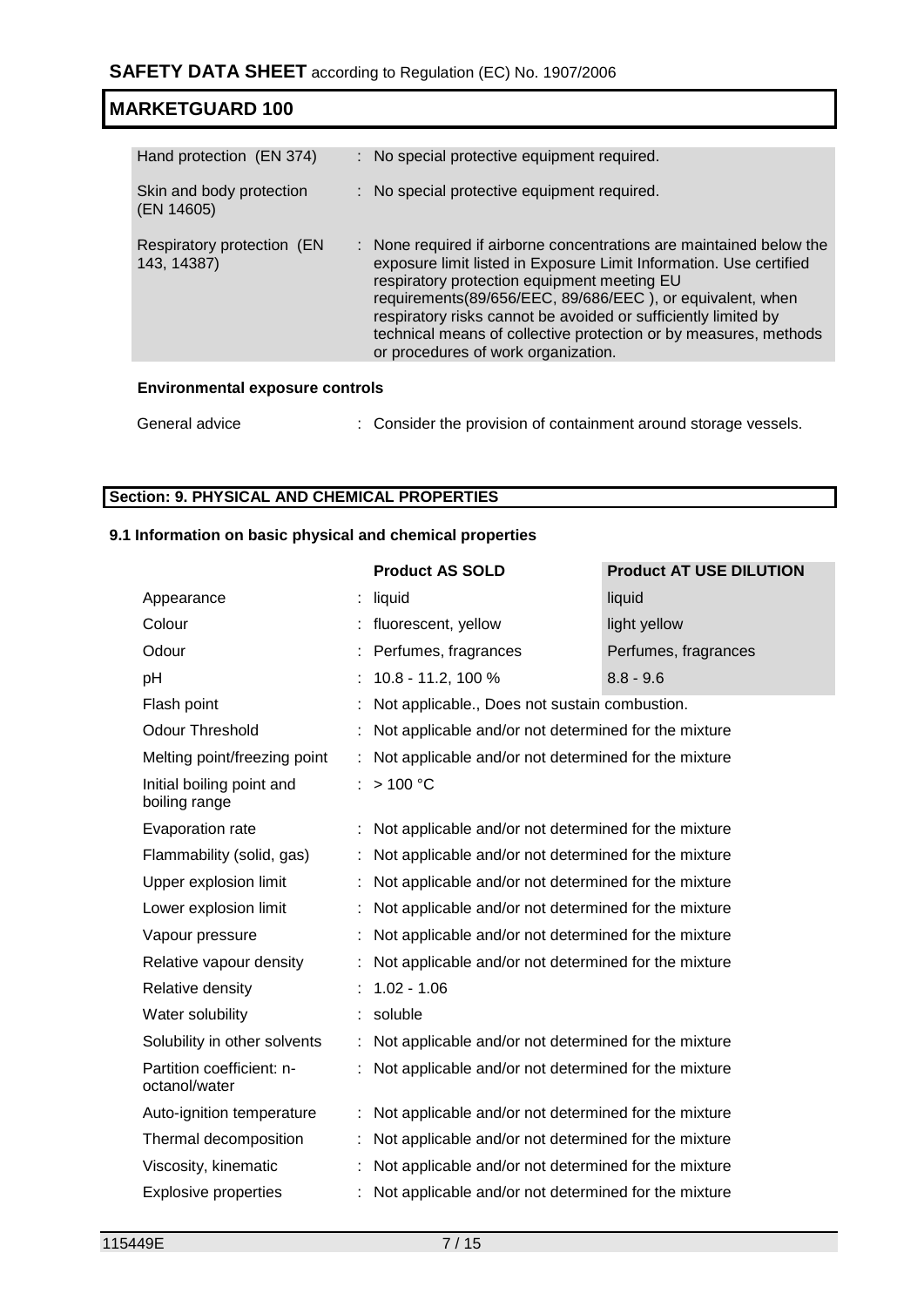Oxidizing properties : The substance or mixture is not classified as oxidizing.

#### **9.2 Other information**

Not applicable and/or not determined for the mixture

#### **Section: 10. STABILITY AND REACTIVITY**

#### **Product AS SOLD**

#### **10.1 Reactivity**

No dangerous reaction known under conditions of normal use.

#### **10.2 Chemical stability**

Stable under normal conditions.

#### **10.3 Possibility of hazardous reactions**

No dangerous reaction known under conditions of normal use.

#### **10.4 Conditions to avoid**

None known.

#### **10.5 Incompatible materials**

None known.

#### **10.6 Hazardous decomposition products**

Decomposition products may include the following materials: Carbon oxides nitrogen oxides (NOx) Sulphur oxides Oxides of phosphorus

#### **Section: 11. TOXICOLOGICAL INFORMATION**

#### **11.1 Information on toxicological effects**

| <b>Product AS SOLD</b><br>exposure | Information on likely routes of : Inhalation, Eye contact, Skin contact |
|------------------------------------|-------------------------------------------------------------------------|
| <b>Product</b>                     |                                                                         |
| Acute oral toxicity                | : There is no data available for this product.                          |
| Acute inhalation toxicity          | : There is no data available for this product.                          |
| Acute dermal toxicity              | : There is no data available for this product.                          |
| Skin corrosion/irritation          | : There is no data available for this product.                          |
| Serious eye damage/eye             | : There is no data available for this product.                          |
|                                    |                                                                         |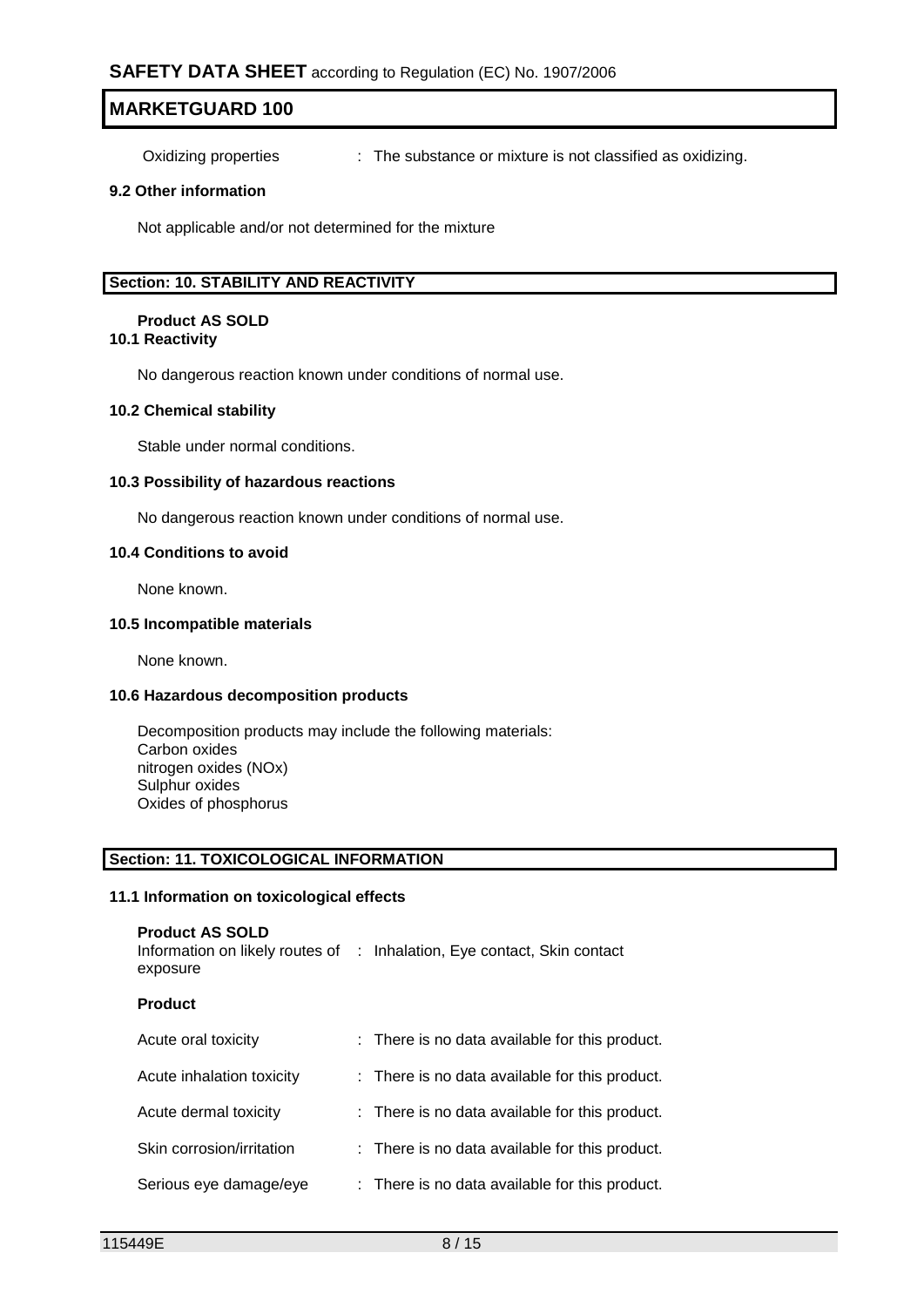| irritation                           |                                                                     |
|--------------------------------------|---------------------------------------------------------------------|
| Respiratory or skin<br>sensitization | : There is no data available for this product.                      |
| Carcinogenicity                      | : There is no data available for this product.                      |
| Reproductive effects                 | : There is no data available for this product.                      |
| Germ cell mutagenicity               | : There is no data available for this product.                      |
| Teratogenicity                       | : There is no data available for this product.                      |
| STOT - single exposure               | : There is no data available for this product.                      |
| STOT - repeated exposure             | : There is no data available for this product.                      |
| Aspiration toxicity                  | : There is no data available for this product.                      |
| <b>Components</b>                    |                                                                     |
| Acute oral toxicity                  | : Sodiumcumenesulphonate<br>LD50 rat: > 7,000 mg/kg                 |
|                                      | alkylethersulphates<br>LD50 rat: 3,350 mg/kg                        |
|                                      | 1-(2-methoxy-2-methylethoxy)-2-propanol<br>LD50 rat: 5,135 mg/kg    |
| <b>Components</b>                    |                                                                     |
| Acute inhalation toxicity            | : Sodiumcumenesulphonate<br>4 h LC50 rat: > 770 mg/l                |
| <b>Components</b>                    |                                                                     |
| Acute dermal toxicity                | : Sodiumcumenesulphonate<br>LD50 rabbit: > 2,000 mg/kg              |
|                                      | alkylethersulphates<br>LD50 rabbit: 8,000 mg/kg                     |
|                                      | 1-(2-methoxy-2-methylethoxy)-2-propanol<br>LD50 rabbit: 9,510 mg/kg |
| <b>Potential Health Effects</b>      |                                                                     |
| <b>Product AS SOLD</b><br>Eyes       | : Health injuries are not known or expected under normal use.       |
| Skin                                 | Health injuries are not known or expected under normal use.         |
| Ingestion                            | Health injuries are not known or expected under normal use.         |
| Inhalation                           | Health injuries are not known or expected under normal use.         |
| <b>Chronic Exposure</b>              | : Health injuries are not known or expected under normal use.       |
|                                      |                                                                     |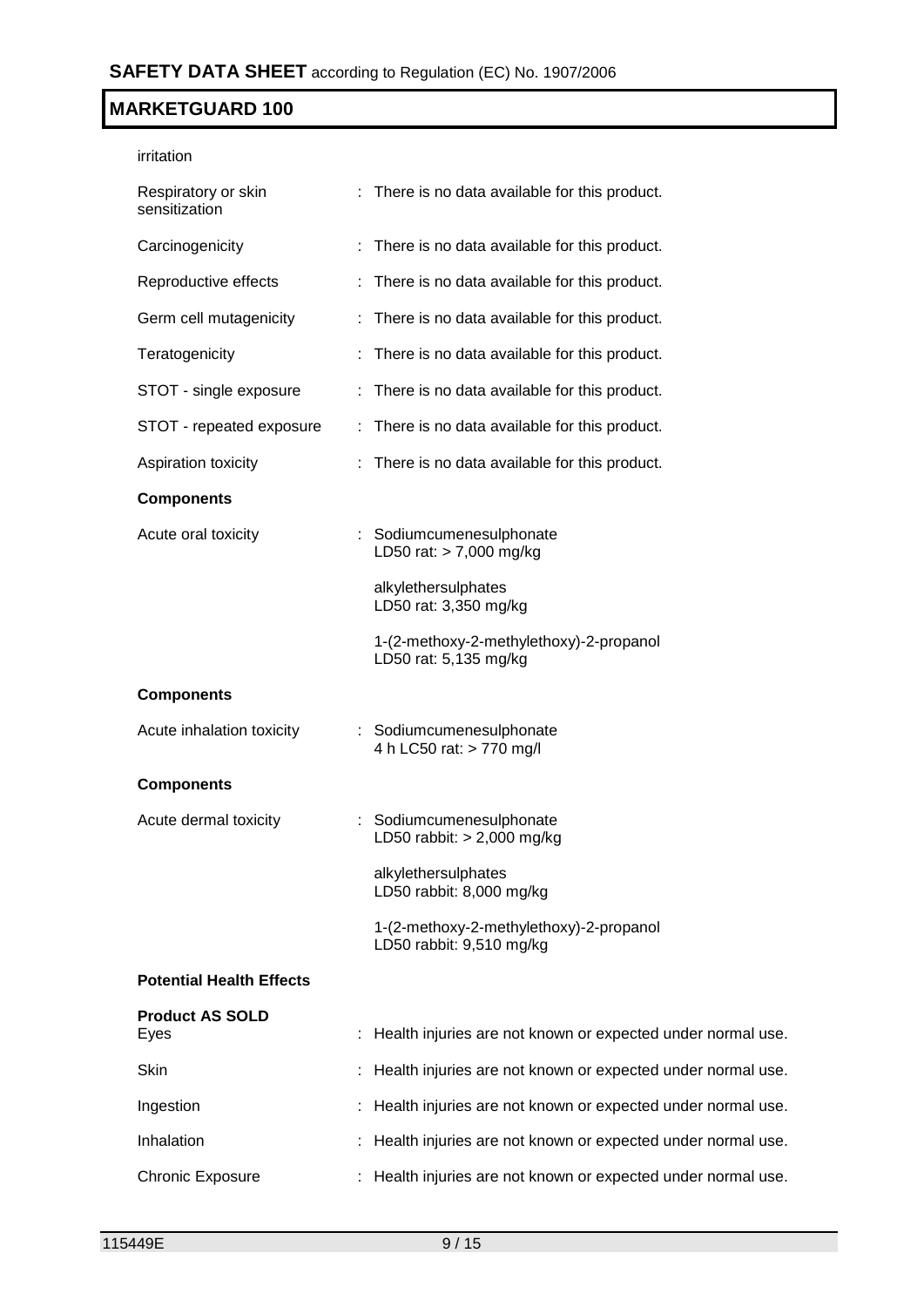| <b>Product AT USE DILUTION</b><br>Eyes | : Health injuries are not known or expected under normal use. |
|----------------------------------------|---------------------------------------------------------------|
| <b>Skin</b>                            | : Health injuries are not known or expected under normal use. |
| Ingestion                              | : Health injuries are not known or expected under normal use. |
| Inhalation                             | : Health injuries are not known or expected under normal use. |
| <b>Chronic Exposure</b>                | : Health injuries are not known or expected under normal use. |

### **Experience with human exposure**

| <b>Product AS SOLD</b><br>Eye contact         | : No symptoms known or expected. |
|-----------------------------------------------|----------------------------------|
| Skin contact                                  | : No symptoms known or expected. |
| Ingestion                                     | : No symptoms known or expected. |
| Inhalation                                    | : No symptoms known or expected. |
| <b>Product AT USE DILUTION</b><br>Eye contact | : No symptoms known or expected. |
| Skin contact                                  | : No symptoms known or expected. |
| Ingestion                                     | : No symptoms known or expected. |
| Inhalation                                    | : No symptoms known or expected. |

### **Section: 12. ECOLOGICAL INFORMATION**

#### **Product AS SOLD 12.1 Ecotoxicity**

| <b>Environmental Effects</b>                                               | : This product has no known ecotoxicological effects.                   |
|----------------------------------------------------------------------------|-------------------------------------------------------------------------|
| <b>Product</b>                                                             |                                                                         |
| Toxicity to fish                                                           | : no data available                                                     |
| Toxicity to daphnia and other : no data available<br>aquatic invertebrates |                                                                         |
| Toxicity to algae                                                          | : no data available                                                     |
| <b>Components</b>                                                          |                                                                         |
| Toxicity to fish                                                           | : Sodiumcumenesulphonate<br>96 h LC50 Fish: > 450 mg/l                  |
|                                                                            | alkylethersulphates<br>96 h LC50 Fish: 7.1 mg/l                         |
|                                                                            | 1-(2-methoxy-2-methylethoxy)-2-propanol<br>96 h LC50 Fish: > 1,000 mg/l |

#### **12.2 Persistence and degradability**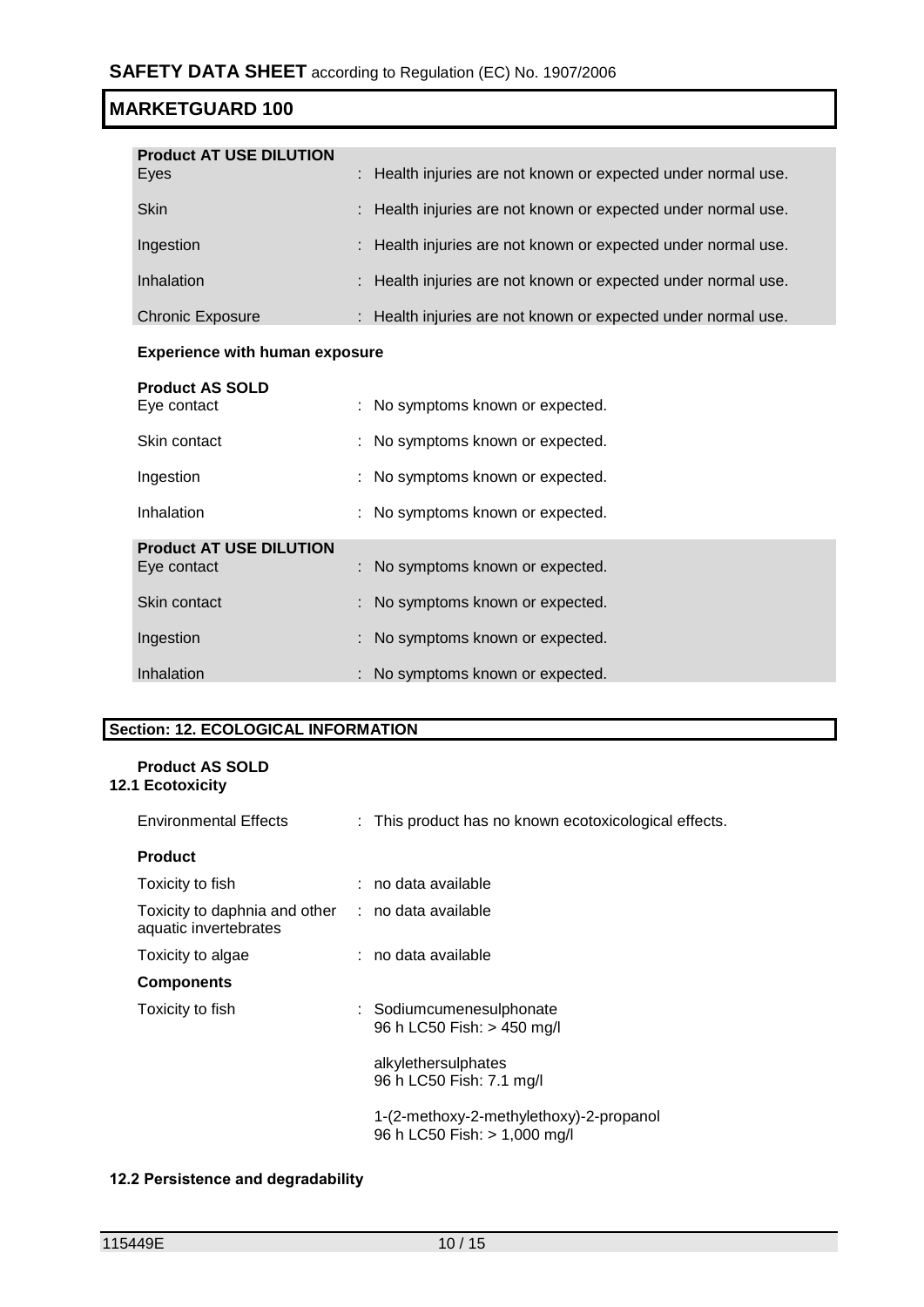| <b>Product</b>                 |                                                                                                                                          |
|--------------------------------|------------------------------------------------------------------------------------------------------------------------------------------|
| Biodegradability               | : The surfactants contained in the product are biodegradable<br>according to the requirements of the detergent regulation<br>648/2004/EC |
| <b>Components</b>              |                                                                                                                                          |
| Biodegradability               | : Sodiumcumenesulphonate<br>Result: Readily biodegradable.                                                                               |
|                                | alkylethersulphates<br>Result: Readily biodegradable.                                                                                    |
|                                | 1-(2-methoxy-2-methylethoxy)-2-propanol<br>Result: Readily biodegradable.                                                                |
| 12.3 Bioaccumulative potential |                                                                                                                                          |

no data available

#### **12.4 Mobility in soil**

no data available

### **12.5 Results of PBT and vPvB assessment**

#### **Product**

Assessment : This substance/mixture contains no components considered to be either persistent, bioaccumulative and toxic (PBT), or very persistent and very bioaccumulative (vPvB) at levels of 0.1% or higher.

#### **12.6 Other adverse effects**

no data available

#### **Section: 13. DISPOSAL CONSIDERATIONS**

Dispose of in accordance with the European Directives on waste and hazardous waste.Waste codes should be assigned by the user, preferably in discussion with the waste disposal authorities.

#### **13.1 Waste treatment methods**

| <b>Product AS SOLD</b><br>Product    | Diluted product can be flushed to sanitary sewer.                                                                                                                                                                                                                                                                                                                                                                                                                                                          |
|--------------------------------------|------------------------------------------------------------------------------------------------------------------------------------------------------------------------------------------------------------------------------------------------------------------------------------------------------------------------------------------------------------------------------------------------------------------------------------------------------------------------------------------------------------|
| Contaminated packaging               | Dispose of in accordance with local, state, and federal regulations.                                                                                                                                                                                                                                                                                                                                                                                                                                       |
| Guidance for Waste Code<br>selection | : Organic wastes containing dangerous substances. If this product<br>is used in any further processes, the final user must redefine and<br>assign the most appropriate European Waste Catalogue Code. It<br>is the responsibility of the waste generator to determine the<br>toxicity and physical properties of the material generated to<br>determine the proper waste identification and disposal methods in<br>compliance with applicable European (EU Directive 2008/98/EC)<br>and local regulations. |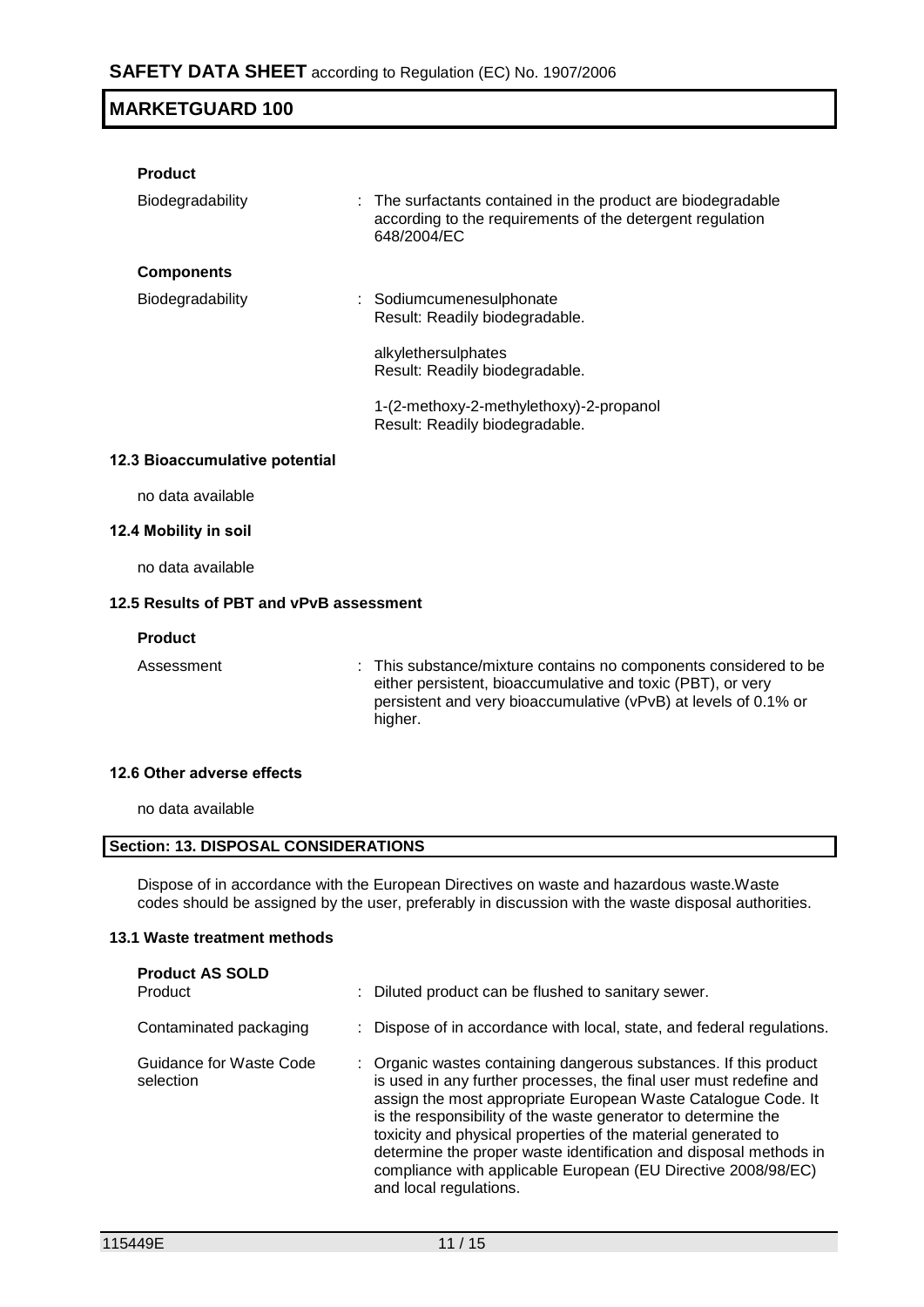| <b>Product AT USE DILUTION</b><br>Product | : Diluted product can be flushed to sanitary sewer.                    |
|-------------------------------------------|------------------------------------------------------------------------|
| Contaminated packaging                    | : Dispose of in accordance with local, state, and federal regulations. |

#### **Section: 14. TRANSPORT INFORMATION**

#### **Product AS SOLD**

The shipper/consignor/sender is responsible to ensure that the packaging, labeling, and markings are in compliance with the selected mode of transport.

#### **Land transport (ADR/ADN/RID)**

| 14.1 UN number               | : Not dangerous goods |
|------------------------------|-----------------------|
| 14.2 UN proper shipping      | : Not dangerous goods |
| name                         |                       |
| 14.3 Transport hazard        | : Not dangerous goods |
| class(es)                    |                       |
| 14.4 Packing group           | : Not dangerous goods |
| 14.5 Environmental hazards   | : Not dangerous goods |
| 14.6 Special precautions for | : Not dangerous goods |
| user                         |                       |

#### **Air transport (IATA)**

| 14.1 UN number               | : Not dangerous goods |
|------------------------------|-----------------------|
| 14.2 UN proper shipping      | : Not dangerous goods |
| name                         |                       |
| 14.3 Transport hazard        | : Not dangerous goods |
| class(es)                    |                       |
| 14.4 Packing group           | : Not dangerous goods |
| 14.5 Environmental hazards   | : Not dangerous goods |
| 14.6 Special precautions for | : Not dangerous goods |
| user                         |                       |

#### **Sea transport (IMDG/IMO)**

| 14.1 UN number               | : Not dangerous goods |
|------------------------------|-----------------------|
| 14.2 UN proper shipping      | Not dangerous goods   |
| name                         |                       |
| 14.3 Transport hazard        | Not dangerous goods   |
| class(es)                    |                       |
| 14.4 Packing group           | : Not dangerous goods |
| 14.5 Environmental hazards   | Not dangerous goods   |
| 14.6 Special precautions for | Not dangerous goods   |
| user                         |                       |
| 14.7 Transport in bulk       | Not dangerous goods   |
| according to Annex II of     |                       |
| MARPOL 73/78 and the IBC     |                       |
| Code                         |                       |

### **Section: 15. REGULATORY INFORMATION**

**15.1** Safety, health and environmental regulations/legislation specific for the substance or mixture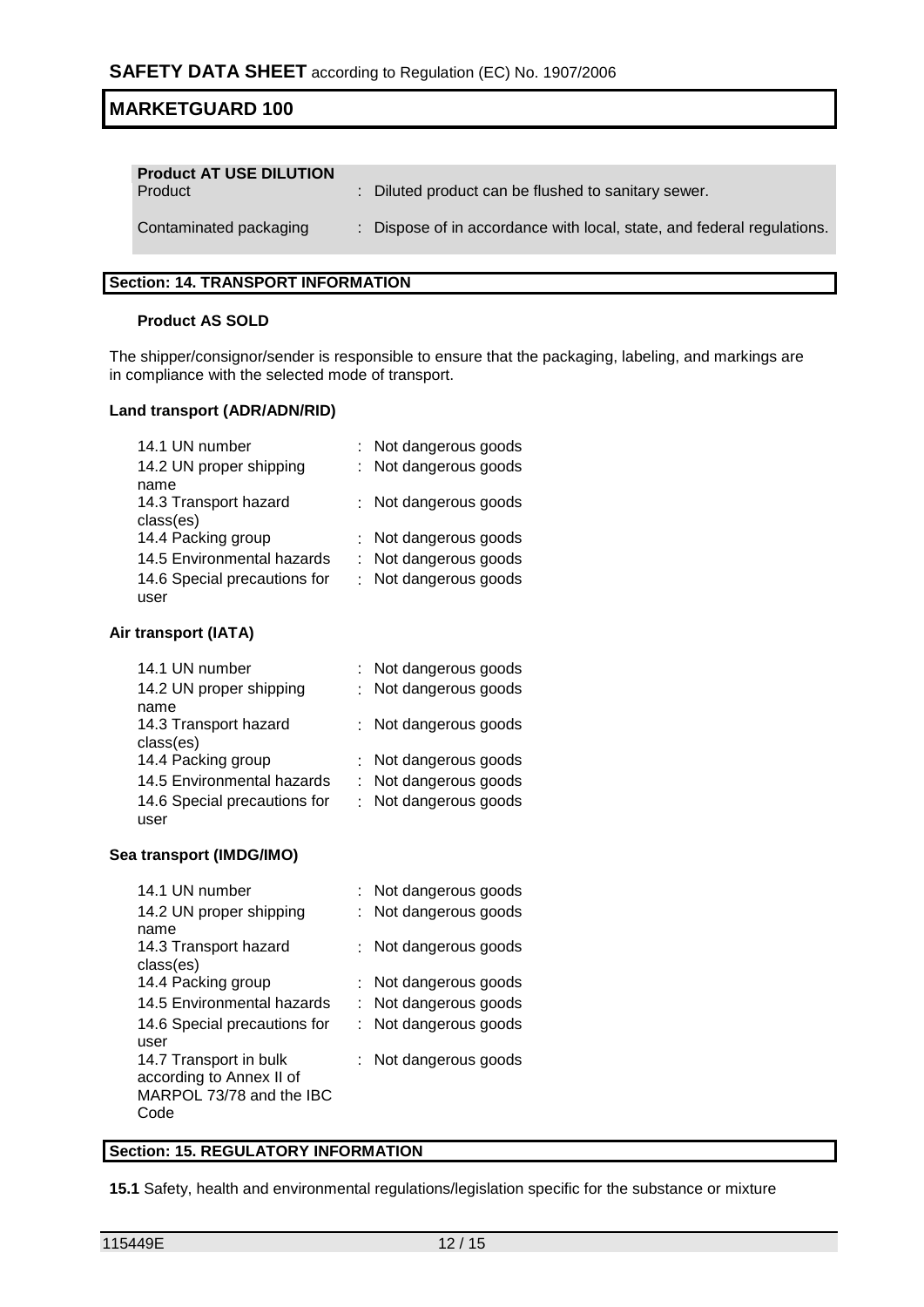| according to Detergents<br>Regulation EC 648/2004 | less than 5 %: Phosphates, Anionic surfactants, Non-ionic<br>÷.<br>surfactants<br><b>Other constituents: Perfumes</b><br>Allergens:<br>d-Limonene<br>Hexyl cinnamal |
|---------------------------------------------------|---------------------------------------------------------------------------------------------------------------------------------------------------------------------|
|                                                   |                                                                                                                                                                     |

**Take note of Dir 94/33/EC on the protection of young people at work.**

Other regulations : Safety, Health and Welfare at Work Act, 2005 European Communities (Classification, Packaging, Labelling and Notification of Dangerous Preparations) Regulations 1995. (S.I. 272 of 1995) as amended

#### **15.2 Chemical Safety Assessment**

This product contains substances for which Chemical Safety Assessments are still required.

| Section: 16. OTHER INFORMATION |  |
|--------------------------------|--|
|--------------------------------|--|

#### **Procedure used to derive the classification according to REGULATION (EC) No 1272/2008**

| <b>Classification</b> | <b>Justification</b> |
|-----------------------|----------------------|
| Not Classified        |                      |

#### **Full text of H-Statements**

| H315 | Causes skin irritation.                            |
|------|----------------------------------------------------|
| H318 | Causes serious eye damage.                         |
| H319 | Causes serious eve irritation.                     |
| H412 | Harmful to aquatic life with long lasting effects. |
|      |                                                    |

#### **Full text of other abbreviations**

ADN - European Agreement concerning the International Carriage of Dangerous Goods by Inland Waterways; ADR - European Agreement concerning the International Carriage of Dangerous Goods by Road; AICS - Australian Inventory of Chemical Substances; ASTM - American Society for the Testing of Materials; bw - Body weight; CLP - Classification Labelling Packaging Regulation; Regulation (EC) No 1272/2008; CMR - Carcinogen, Mutagen or Reproductive Toxicant; DIN - Standard of the German Institute for Standardisation; DSL - Domestic Substances List (Canada); ECHA - European Chemicals Agency; EC-Number - European Community number; ECx - Concentration associated with x% response; ELx - Loading rate associated with x% response; EmS - Emergency Schedule; ENCS - Existing and New Chemical Substances (Japan); ErCx - Concentration associated with x% growth rate response; GHS - Globally Harmonized System; GLP - Good Laboratory Practice; IARC - International Agency for Research on Cancer; IATA - International Air Transport Association; IBC - International Code for the Construction and Equipment of Ships carrying Dangerous Chemicals in Bulk; IC50 - Half maximal inhibitory concentration; ICAO - International Civil Aviation Organization; IECSC - Inventory of Existing Chemical Substances in China; IMDG - International Maritime Dangerous Goods; IMO - International Maritime Organization; ISHL - Industrial Safety and Health Law (Japan); ISO - International Organisation for Standardization; KECI - Korea Existing Chemicals Inventory; LC50 - Lethal Concentration to 50 % of a test population; LD50 - Lethal Dose to 50% of a test population (Median Lethal Dose); MARPOL - International Convention for the Prevention of Pollution from Ships; n.o.s. - Not Otherwise Specified; NO(A)EC - No Observed (Adverse) Effect Concentration;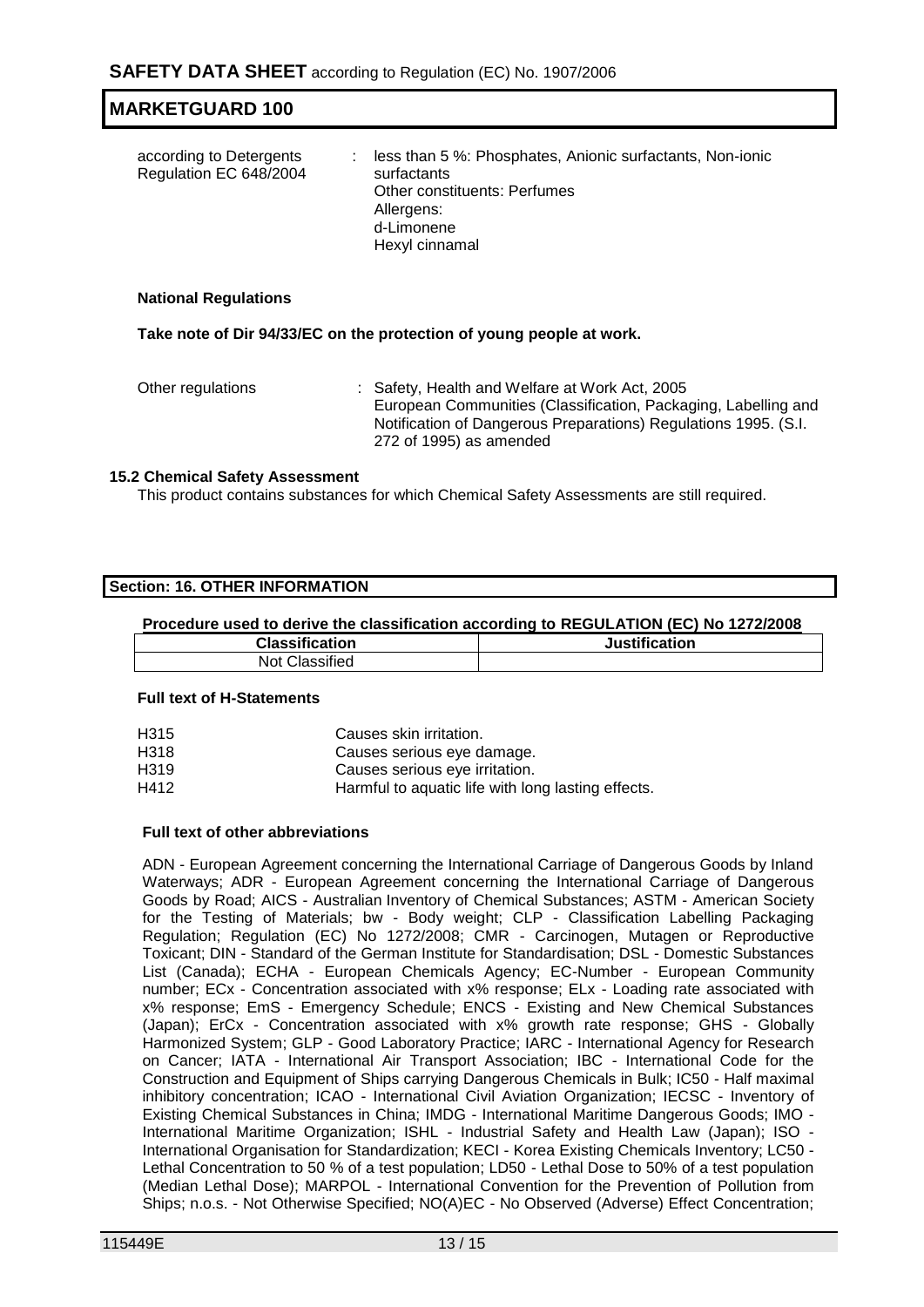NO(A)EL - No Observed (Adverse) Effect Level; NOELR - No Observable Effect Loading Rate; NZIoC - New Zealand Inventory of Chemicals; OECD - Organization for Economic Co-operation and Development; OPPTS - Office of Chemical Safety and Pollution Prevention; PBT - Persistent, Bioaccumulative and Toxic substance; PICCS - Philippines Inventory of Chemicals and Chemical Substances; (Q)SAR - (Quantitative) Structure Activity Relationship; REACH - Regulation (EC) No 1907/2006 of the European Parliament and of the Council concerning the Registration, Evaluation, Authorisation and Restriction of Chemicals; RID - Regulations concerning the International Carriage of Dangerous Goods by Rail; SADT - Self-Accelerating Decomposition Temperature; SDS - Safety Data Sheet; TCSI - Taiwan Chemical Substance Inventory; TRGS - Technical Rule for Hazardous Substances; TSCA - Toxic Substances Control Act (United States); UN - United Nations; vPvB - Very Persistent and Very Bioaccumulative

Prepared by : Regulatory Affairs

Numbers quoted in the MSDS are given in the format:  $1,000,000 = 1$  million and  $1,000 = 1$ thousand.  $0.1 = 1$  tenth and  $0.001 = 1$  thousandth

REVISED INFORMATION: Significant changes to regulatory or health information for this revision is indicated by a bar in the left-hand margin of the SDS.

The information provided in this Safety Data Sheet is correct to the best of our knowledge, information and belief at the date of its publication. The information given is designed only as a guidance for safe handling, use, processing, storage, transportation, disposal and release and is not to be considered a warranty or quality specification. The information relates only to the specific material designated and may not be valid for such material used in combination with any other materials or in any process, unless specified in the text.

#### **ANNEX: EXPOSURE SCENARIOS**

#### **DPD+ Substances:**

The following substances are the lead substances that contribute to the mixture Exposure Scenario according to the DPD+ Rule:

| Route | <b>Substance</b>                 | CAS-No. | <b>EINECS-No.</b> |
|-------|----------------------------------|---------|-------------------|
|       | No lead substance, not hazardous |         |                   |
|       |                                  |         |                   |

To calculate if your downstream Operating Conditions and Risk management Measures are safe, please calculate your risk factor at the website below:

#### **www.ecetoc.org/tra**

| <b>Short title of Exposure</b><br><b>Scenario</b> | General purpose cleaner. Manual process                                                                            |
|---------------------------------------------------|--------------------------------------------------------------------------------------------------------------------|
| Use descriptors                                   |                                                                                                                    |
| Main User Groups                                  | Professional uses: Public domain (administration, education,<br>entertainment, services, craftsmen)                |
| Sectors of end-use                                | : <b>SU22:</b> Professional uses: Public domain (administration,<br>education, entertainment, services, craftsmen) |
| Process categories                                | <b>PROC10:</b> Roller application or brushing                                                                      |